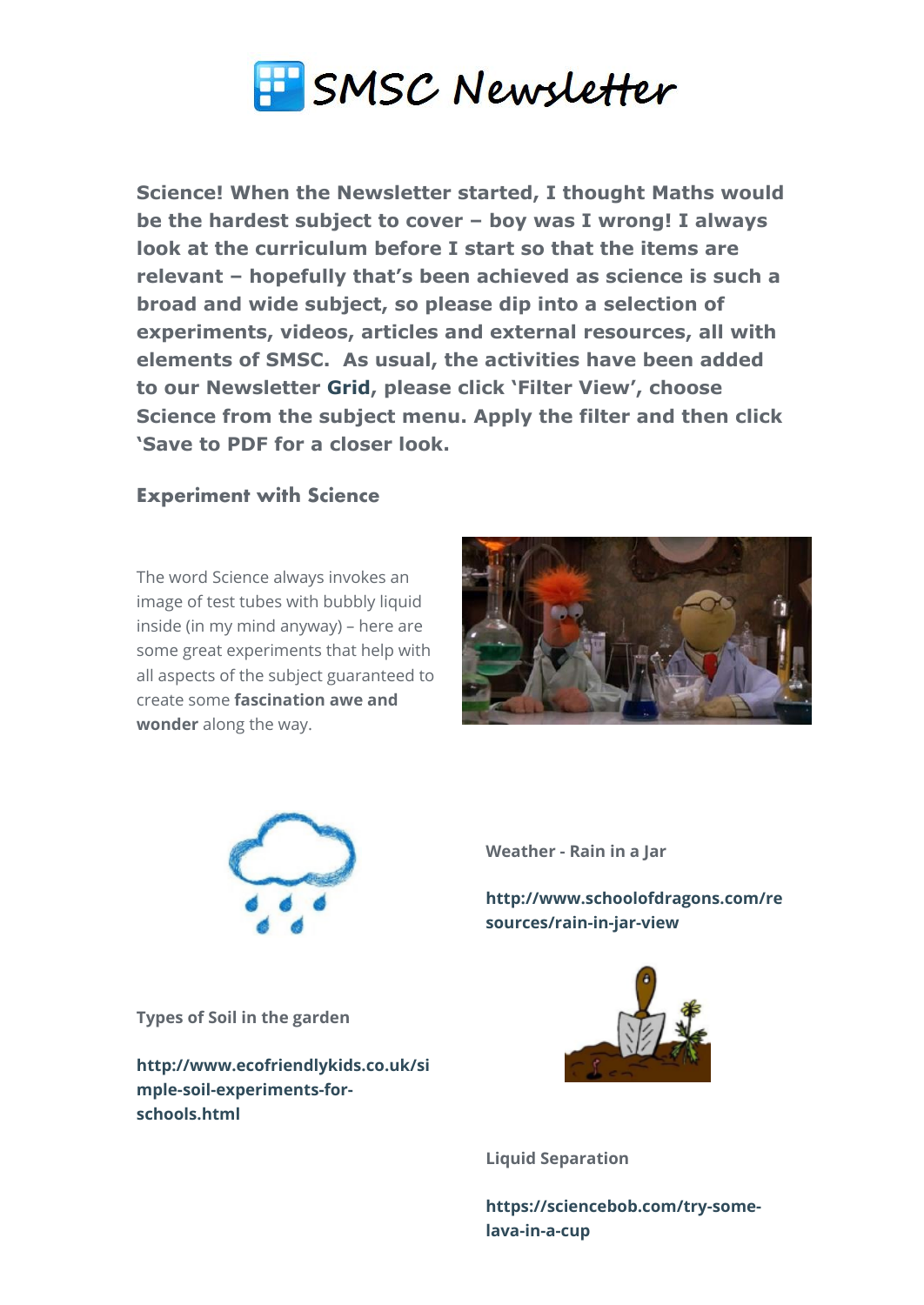

 **Air Pressure**

**http://www.science[sparks.com/2014/05/26/air-pressure](http://www.science-sparks.com/2014/05/26/air-pressure-experiments-for-kids)experiments-for-kids**



**Here are some more links to dozens of cool experiments – already highlighted but worth exploring**

### **<http://www.schoolofdragons.com/resources>**

### **<https://sciencebob.com/build-a-soap-powered-model-boat>**

## **Morals in Science**

Science can definitely invoke some **fascination, awe and wonder** in all of us and inspire **imagination and creativity in learning** however, as these links show, the **investigation of moral values and ethical issues** has played a huge part in some scientific breakthroughs.



The first, the Helsinki Declaration is a list of recommendations to abide by when conducting experiments on humans (I didn't know this existed – it's probably a good job it does) **www.upenn.edu/regulatoryaff [airs/Documents/Declaration\\_Helsink](http://www.upenn.edu/regulatoryaffairs/Documents/Declaration_Helsinki.doc) i.doc** This next link is an article regarding animal testing (each company testing on animals has to provide their own declaration)**http://www.aboutanimalt [esting.co.uk/controversy-of-animal](http://www.aboutanimaltesting.co.uk/controversy-of-animal-testing.html)testing.html**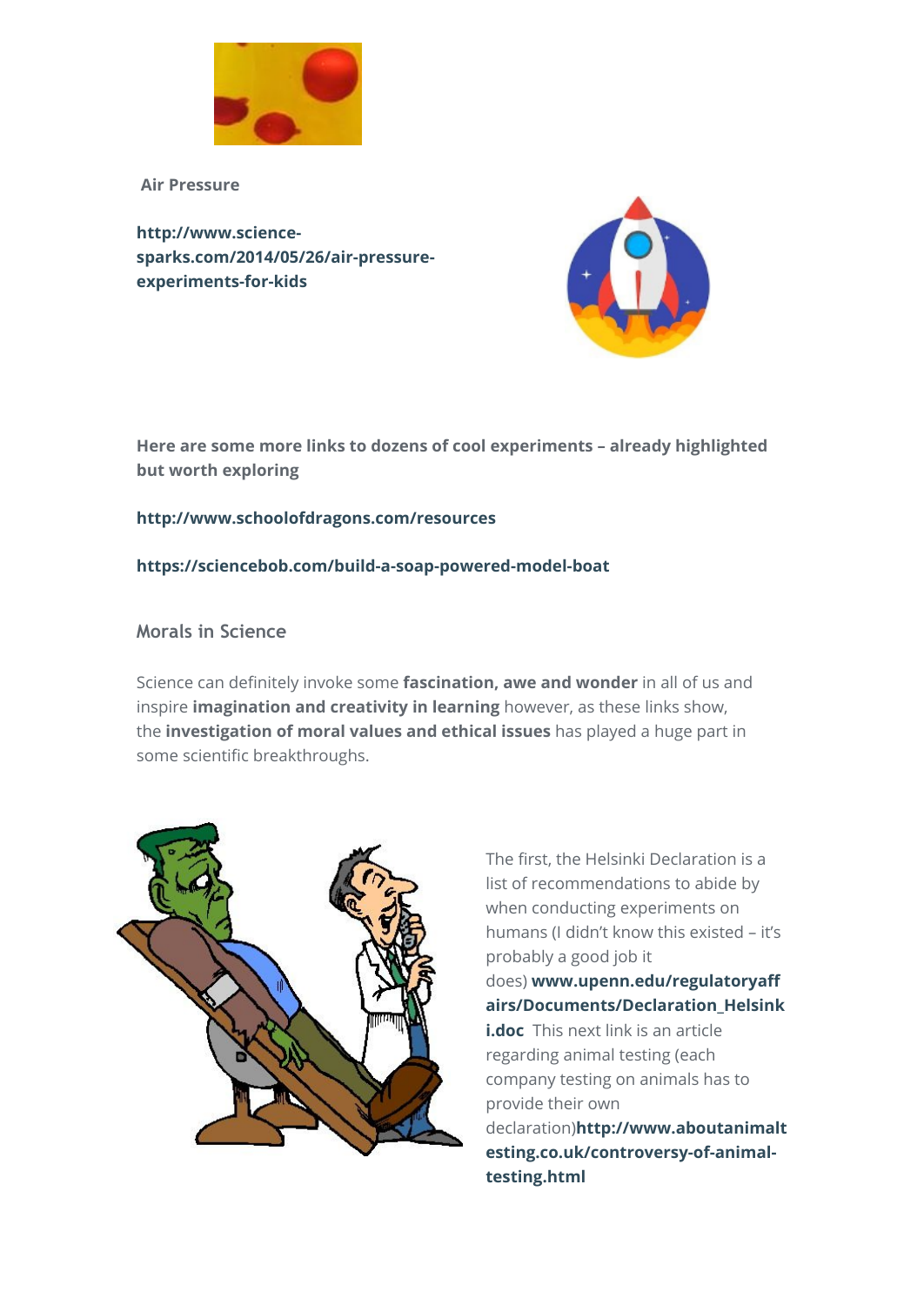Some scientists know the risks and continue – this excellent article by Edward Teller, the inventor of the hydrogen bomb highlights the **understanding of the consequences of actions**, **[http://science.sciencemag.or](http://science.sciencemag.org/content/280/5367/1200) g/content/280/5367/1200**

To aid in that understanding, here's some interesting scientific reasoning for keeping the earth's temperature steady. **https://www.carbonbrief.org/ [scientists-compare-climate-change](https://www.carbonbrief.org/scientists-compare-climate-change-impacts-at-1-5c-and-2c)impacts-at-1-5c-and-2c**



Each one of these examples of moral concern will lead the reader to **develop and express personal views or values.** 

**[Gridmaker](http://smsc.opeus.org/)**

#### **Food Chain – from the top, down** Could the introduction of one species



affect a whole eco-system? This video tells the story of how the introduction of fourteen wolves to Yellowstone Park changed everything – it's amazing and well worth a

look.**http://americancherokee.us/the y-released-14-wolves-in-a-park-but[no-one-was-prepared-for-this-what](http://americancherokee.us/they-released-14-wolves-in-a-park-but-no-one-was-prepared-for-this-what-happens-next-is-a-miracle-and-proves-that-we-must-take-care-of-our-amazing-planet.html)happens-next-is-a-miracle-andproves-that-we-must-take-care-ofour-amazing-planet.html**

#### **Biology – Colour Blindness**

This section was actually inspired by an advertisement for a pair of glasses that correct colour blindness, however, looking into why some people are colour blind and how it affects them, the reactions of people wearing the glasses are totally understandable.**http://www.colour[blindness.com/general/how-it](http://www.colour-blindness.com/general/how-it-works-science)works-science**

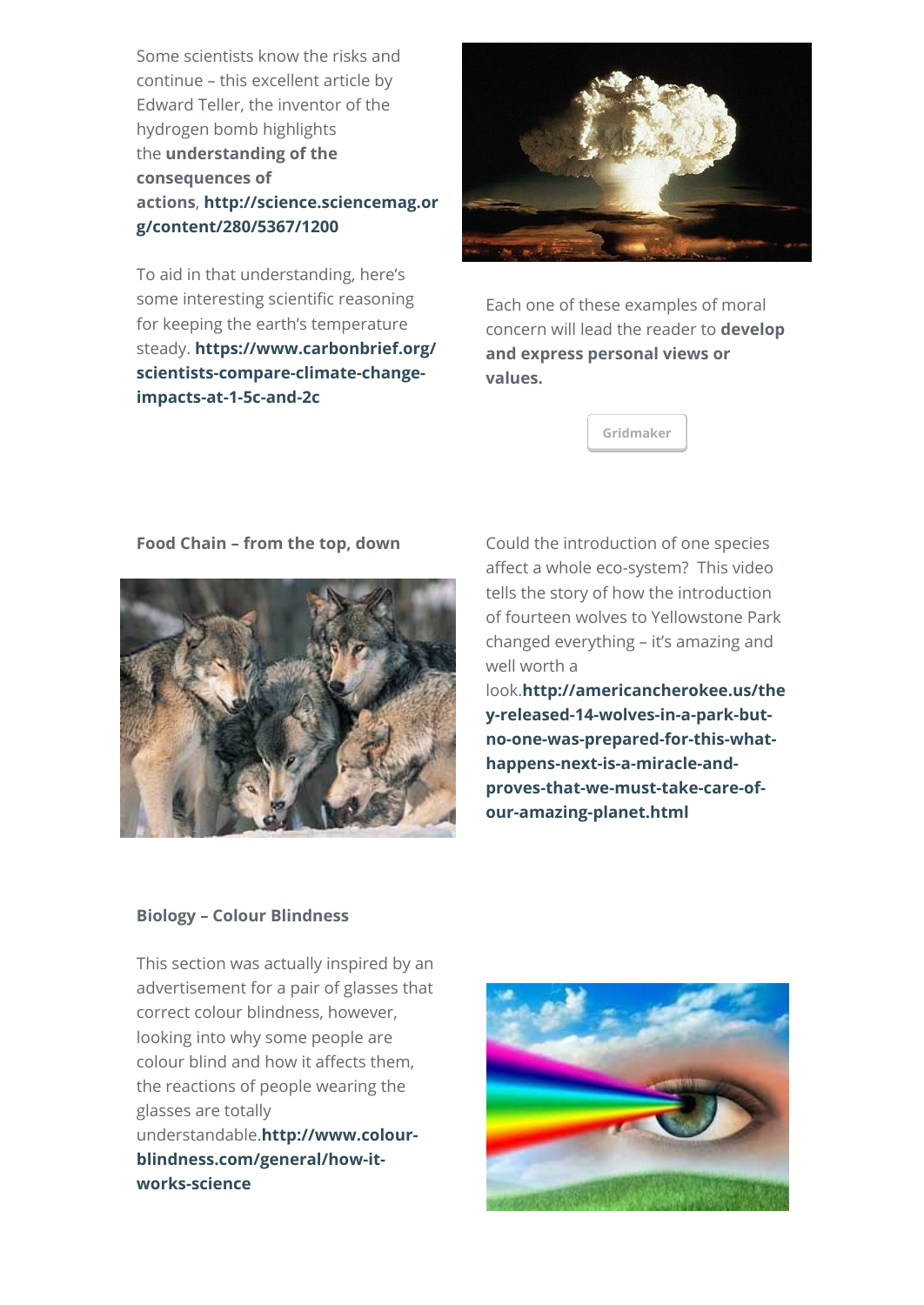… and here's the advertisement – scroll down for the video and there's a colour blindness test on this site.

**[http://enchroma.com](http://enchroma.com/)**

# **Evolution**



*Did you know…* **Charles Darwin wanted to be a Doctor but he couldn't stand the sight of blood!** **As evolution covers every living thing on the planet, here are 66 interesting facts about [evolution https://www.factretriever.](https://www.factretriever.com/evolution-facts) com/evolution-facts**

**[Back in time: 18th June 1858 Charles](https://en.wikipedia.org/wiki/Charles_Darwin) Darwin receives from Alfred Russel Wallace a paper that included nearly identical conclusions about evolution as Darwin's own, prompting Darwin to publish his theory.  [http://wallacefund.info](http://wallacefund.info/)**

**iAbacus – Evolved self evaluation and improvement planning**



**Computers have had a massive impact on how we live and work – it seems like there's an App for everything. On the whole this massive leap in technology makes our lives easier and when it comes to self evaluation and improvement planning, iAbacus definitely does just that.** 

**Take a [look](https://www.iabacus.co.uk/model/) at how iAbacus evolved from a paper based working model to the online evaluation and improvement tool it is today.**

**[iAbacus Website](https://www.iabacus.co.uk/) [iAbacus for SMSC](https://smsc.iabacus.co.uk/)**

**Going Global**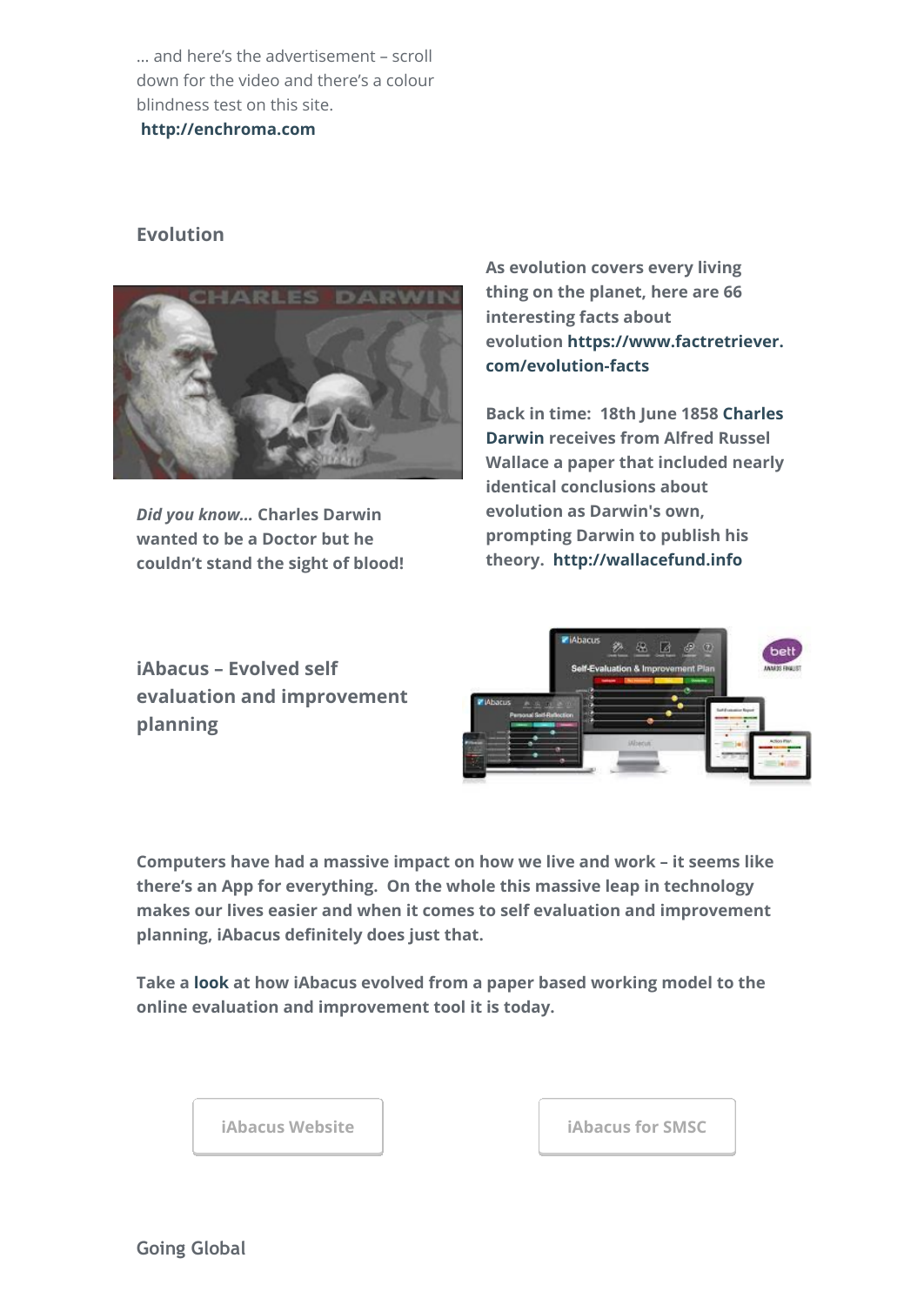

**Off to New Zealand for this one – Rene Smith is a scientist who created this website and has over 4 million visitors per month – dip in and you'll see why. It loaded with games, quizzes, fun facts and projects -**

**[http://www.sciencekids.co.nz](http://www.sciencekids.co.nz/)**

# **Happy Accidents**

**How about some accidental scientific discoveries**

**[https://scienceonthego.griffith.edu.a](https://scienceonthego.griffith.edu.au/accidental-discoveries-0) u/accidental-discoveries-0**





**Events June is LGBT Month [http://lgbthistorymonth.org.uk](http://lgbthistorymonth.org.uk/) 5th June - World Environment Day [http://worldenvironmentday.global](http://worldenvironmentday.global/) 8th June – World Ocean Day [http://www.worldoceansday.org](http://www.worldoceansday.org/) 25th June - Eid al-Fitr <https://www.activityvillage.co.uk/eid>**

**Did you know ....** Did you know that you can share the grid with parents and visitors? All you need to do is give them guest access or add your grid to the school website. If you're interested - just get in touch with [support@opeus.org](mailto:support@opeus.org) and we'll send you instructions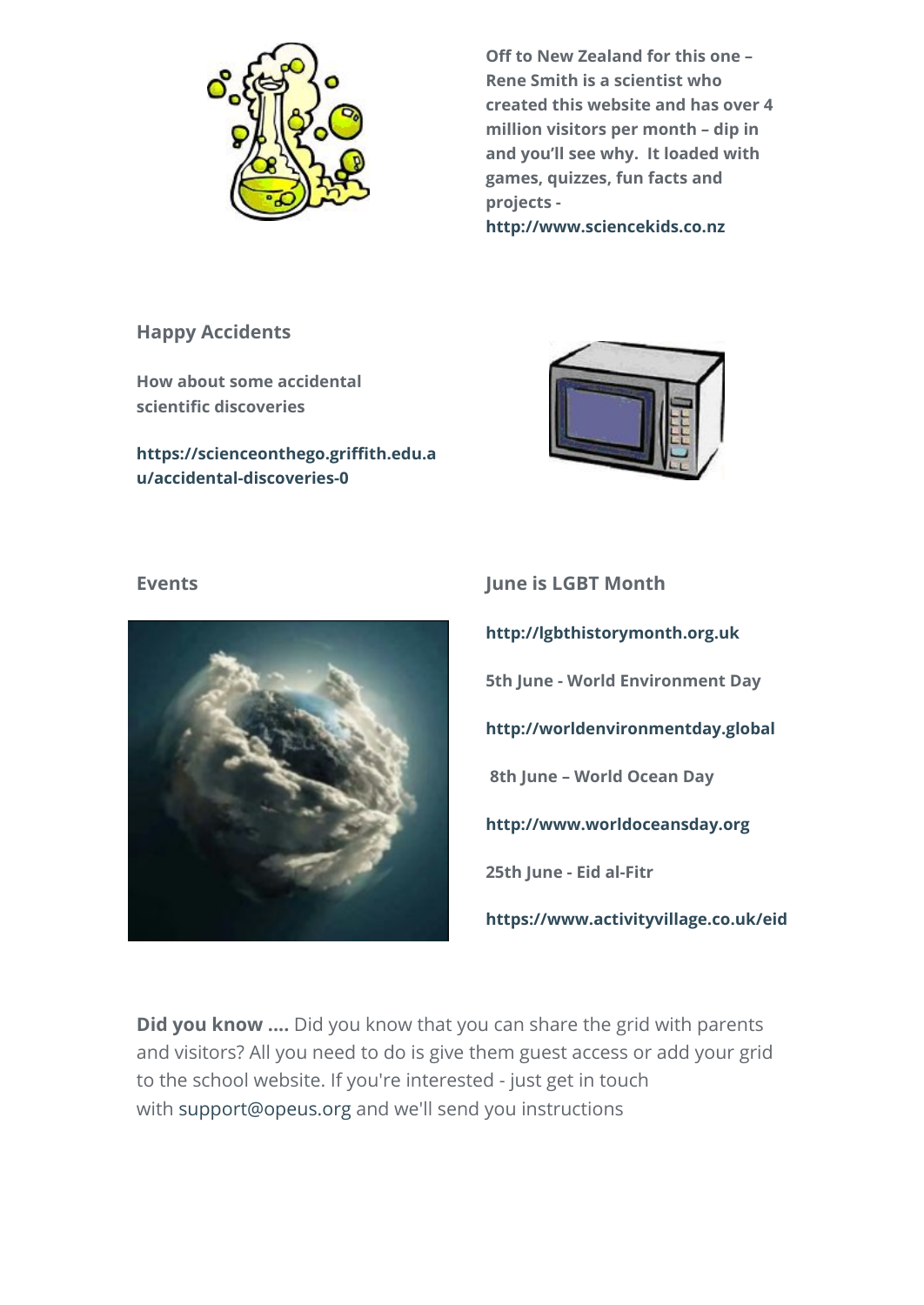|                         | <b>CULTURAL Exploring, understanding</b><br>and respecting diversity <b>no</b> |     |  |  |  |  |  |  |  | <b>CULTURAL Participating and</b><br>responding to cultural activities no |  |    |    |     |  |  |  |  | <b>CULTURAL: Preparing for life in</b><br>modern Britain |  |  |   |  |  |  | <b>CULTURAL: Understanding and</b><br>appreciating personal influences pl |  |  |  |  |  |  |  |  |  |  |  |  |
|-------------------------|--------------------------------------------------------------------------------|-----|--|--|--|--|--|--|--|---------------------------------------------------------------------------|--|----|----|-----|--|--|--|--|----------------------------------------------------------|--|--|---|--|--|--|---------------------------------------------------------------------------|--|--|--|--|--|--|--|--|--|--|--|--|
| - After School Clubs    |                                                                                |     |  |  |  |  |  |  |  |                                                                           |  |    |    |     |  |  |  |  |                                                          |  |  |   |  |  |  |                                                                           |  |  |  |  |  |  |  |  |  |  |  |  |
| - Assemblies            |                                                                                |     |  |  |  |  |  |  |  |                                                                           |  |    |    |     |  |  |  |  |                                                          |  |  |   |  |  |  |                                                                           |  |  |  |  |  |  |  |  |  |  |  |  |
| - Charity Work          |                                                                                |     |  |  |  |  |  |  |  |                                                                           |  |    |    |     |  |  |  |  |                                                          |  |  |   |  |  |  |                                                                           |  |  |  |  |  |  |  |  |  |  |  |  |
| - Competitions          |                                                                                |     |  |  |  |  |  |  |  |                                                                           |  |    |    |     |  |  |  |  |                                                          |  |  |   |  |  |  |                                                                           |  |  |  |  |  |  |  |  |  |  |  |  |
| - Homework Club         | 셷.                                                                             |     |  |  |  |  |  |  |  |                                                                           |  |    |    |     |  |  |  |  |                                                          |  |  |   |  |  |  |                                                                           |  |  |  |  |  |  |  |  |  |  |  |  |
| - Sporting Events       | 10                                                                             | KG3 |  |  |  |  |  |  |  |                                                                           |  | N. | 10 | KS3 |  |  |  |  |                                                          |  |  |   |  |  |  |                                                                           |  |  |  |  |  |  |  |  |  |  |  |  |
| - Staff Training/CPD    | 丛                                                                              |     |  |  |  |  |  |  |  |                                                                           |  |    |    |     |  |  |  |  |                                                          |  |  |   |  |  |  |                                                                           |  |  |  |  |  |  |  |  |  |  |  |  |
| - Themed Day/Week       |                                                                                |     |  |  |  |  |  |  |  |                                                                           |  |    |    |     |  |  |  |  |                                                          |  |  |   |  |  |  |                                                                           |  |  |  |  |  |  |  |  |  |  |  |  |
| - Trips & Excursions    |                                                                                |     |  |  |  |  |  |  |  |                                                                           |  |    |    |     |  |  |  |  |                                                          |  |  |   |  |  |  |                                                                           |  |  |  |  |  |  |  |  |  |  |  |  |
| Art and Design          |                                                                                |     |  |  |  |  |  |  |  |                                                                           |  |    |    |     |  |  |  |  |                                                          |  |  | ш |  |  |  |                                                                           |  |  |  |  |  |  |  |  |  |  |  |  |
| <b>Business Studies</b> |                                                                                |     |  |  |  |  |  |  |  |                                                                           |  |    |    |     |  |  |  |  |                                                          |  |  |   |  |  |  |                                                                           |  |  |  |  |  |  |  |  |  |  |  |  |
| Careers                 |                                                                                |     |  |  |  |  |  |  |  |                                                                           |  |    |    |     |  |  |  |  |                                                          |  |  |   |  |  |  |                                                                           |  |  |  |  |  |  |  |  |  |  |  |  |
| Design and Technology   |                                                                                |     |  |  |  |  |  |  |  |                                                                           |  |    |    |     |  |  |  |  |                                                          |  |  |   |  |  |  |                                                                           |  |  |  |  |  |  |  |  |  |  |  |  |
| Drama                   |                                                                                |     |  |  |  |  |  |  |  |                                                                           |  |    |    |     |  |  |  |  |                                                          |  |  |   |  |  |  |                                                                           |  |  |  |  |  |  |  |  |  |  |  |  |

# **In the News**

**This month's news selection is big and fascinating. Firstly, Japanese scientists experimented on a ladybird's wing to see how it managed to fold its wings inside that little shell.**

# **[https://www.sciencedaily.com/releases/2017/05/17](https://www.sciencedaily.com/releases/2017/05/170515150714.htm) 0515150714.htm**

**Apparently our sense of smell is better than we thought**

**[https://www.sciencedaily.com/releases/2017/05/17](https://www.sciencedaily.com/releases/2017/05/170511142020.htm) 0511142020.htm**

**Love this – pupils using science to solve a murder (not a real one).**

**http://www.liverpoolecho.co.uk/in-your[area/north-west-pupils-solve-murder-13035374](http://www.liverpoolecho.co.uk/in-your-area/north-west-pupils-solve-murder-13035374)**

**Why the buttercup is so yellow.**

**[https://www.theguardian.com/science/2017/may/1](https://www.theguardian.com/science/2017/may/14/secrets-shiny-yellow-buttercup-plantwatch) 4/secrets-shiny-yellow-buttercup-plantwatch**

**Do stripes affect you?**

**[http://www.telegraph.co.uk/science/2017/05/08/str](http://www.telegraph.co.uk/science/2017/05/08/stripes-modern-life-may-trigger-migraines-seizures-warn-scientists/) ipes-modern-life-may-trigger-migraines-seizureswarn-scientists/**

**I've left the best till last – Tequila!**

**http://metro.co.uk/2017/05/07/tequila-could-be[good-for-your-bones-according-to-science-6620509/](http://metro.co.uk/2017/05/07/tequila-could-be-good-for-your-bones-according-to-science-6620509/)**



d)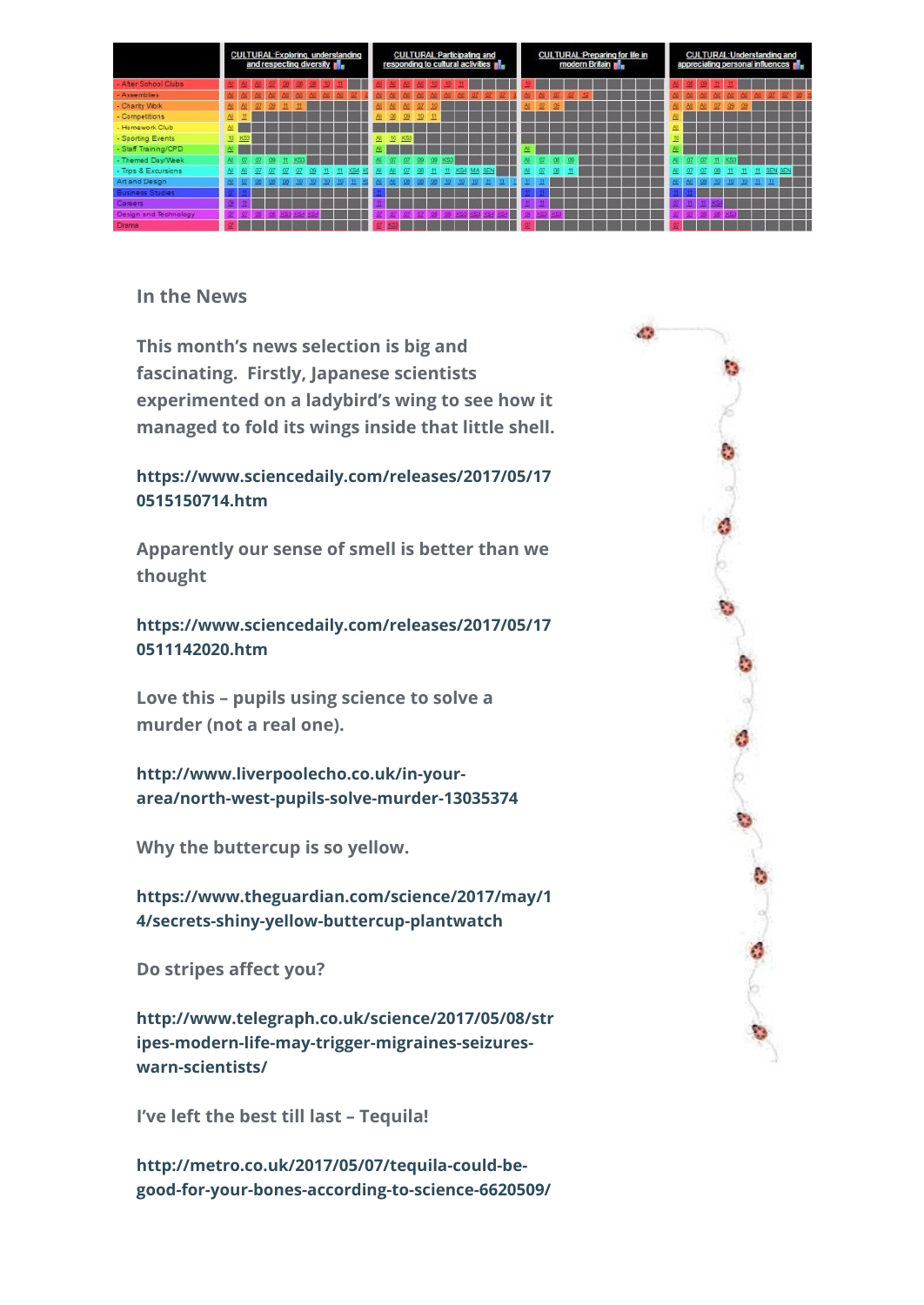

**Science and school in partnership**

**<http://www.ogdentrust.com/>**

**School holiday camps in certain areas and after schools clubs**

**<http://www.madscience.org/uk.aspx>**

**Dry Ice Fun**

**[https://www.chillistick.com/schools.](https://www.chillistick.com/schools.html) html**

**Finally ......**

**Whilst researching the newsletter I also discovered that apparently swearing makes you stronger – let's just keep that to ourselves, shall we.**

**[https://www.theguardian.com/scien](https://www.theguardian.com/science/2017/may/05/strong-language-swearing-makes-you-stronger-psychologists-confirm) ce/2017/may/05/strong-languageswearing-makes-you-strongerpsychologists-confirm**



**Bye for now**

**Tricia Cadman ‑ T: 0115 942 8912 E: tricia@opeus.org**

**Technical Support**

**Diane T: 0115 942 8913 E: diane@opeus.org**

**Nick: T: 0115 942 8911 E: nick@opeus.org**

**iAbacus**

**Dan: T: 0115 942 8914 E: dan@opeus.org**

**Chris: T: 0115 942 8910 E: chris@opeus.org**